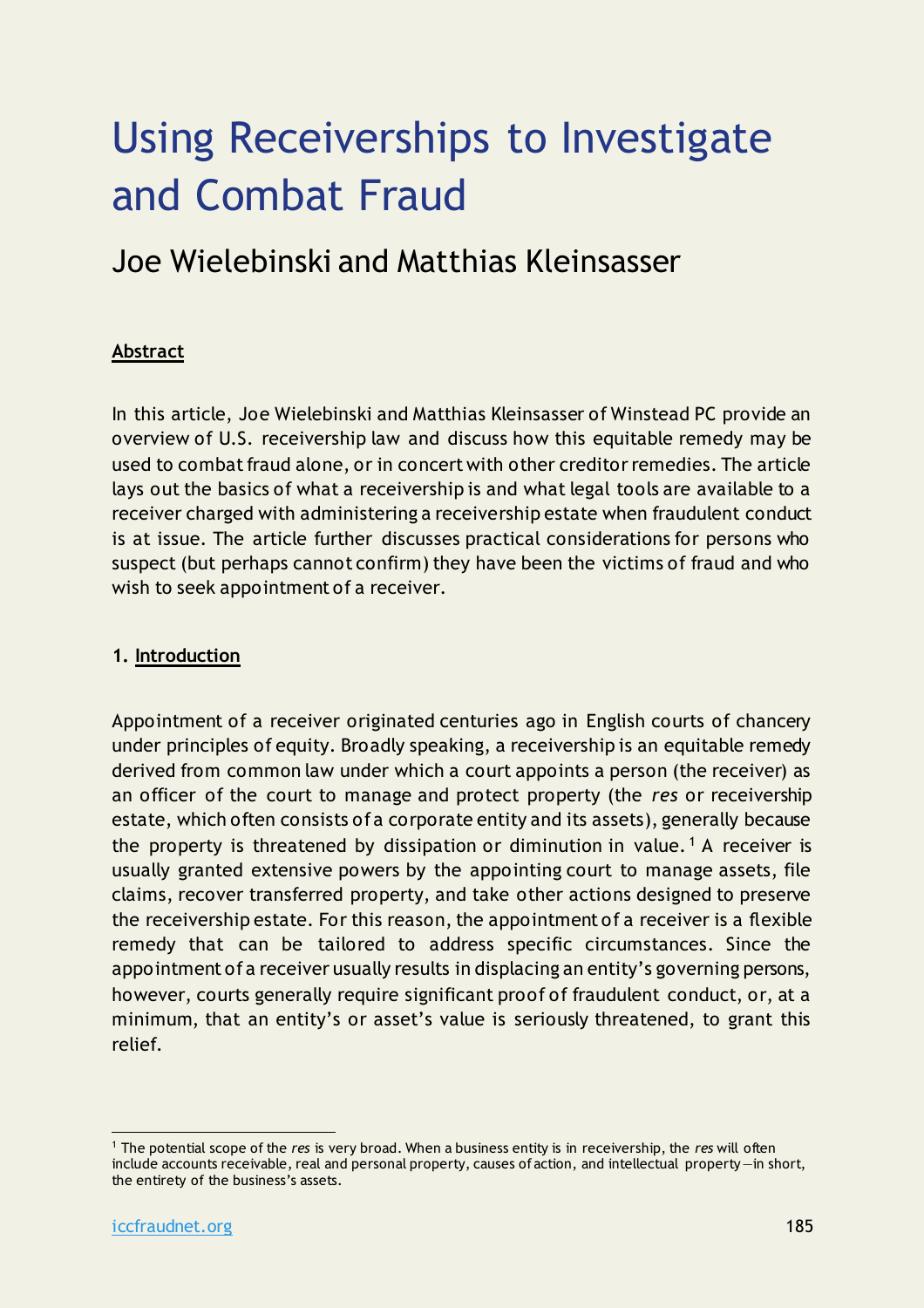#### **2. Basics of U.S. Federal and State Receiverships**

#### • **What is a receivership?**

Receiverships are available under U.S. federal and state law, although the availability of the remedy, and the factors required to be satisfied to appoint a receiver, vary between U.S. jurisdictions. <sup>2</sup> For example, most U.S. jurisdictions permit a receiver to be appointed for fraudulent conduct on the part of the governing persons, particularly if those persons have fraudulently transferred assets or taken other actions that threaten the rights of creditors or equityholders.  $3$ Appointment of a receiver is also a remedy commonly sought and obtained by government regulators when fraudulent conduct is suspected and/or the interests of investors are threatened—e.g., in proceedings brought by the U.S. Securities & Exchange Commission.<sup>4</sup> The existence of fraud is generally not a requirement to appoint a receiver. When the entity is insolvent or in danger of insolvency and the business's assets are threatened by a serious decline in value that would severely prejudice creditors, a court will often appoint a receiver regardless of whether fraud is suspected.<sup>5</sup> Some U.S. jurisdictions have also enacted statutes allowing a receiver to be appointed over particular types of property, such as commercial real property.<sup>6</sup> Moreover, the relevant statutes or the common law of many jurisdictions permits a receiver to be appointed for any reason justified by the rules of equity, thereby giving courts broad discretion in applying this equitable remedy.<sup>7</sup> In addition, loan documents and other contracts frequently provide one party with the right to obtain the appointment of a receiver in its sole discretion, though courts are split as to whether such a contractual provision is enforceable.<sup>8</sup>

<sup>2</sup> *See, e.g.*, Fed. R. Civ. P. 66 (stating that an action in federal court in which the appointm ent of a receiver is sought is governed by the Federal Rules of Civil Procedure); *Brill v. Harrington Invs. V. Vernon Savs. & Loan Ass'n*, 787 F. Supp. 250, 253 (D.D.C. 1992) (listing several factors to be considered in appointing a receiver, such as fraudulent conduct on the defendant's part and imminent danger of property being lost, concealed, or diminished in value).

<sup>&</sup>lt;sup>3</sup> See, e.g., Tex. Civ. Prac. & Rem. Code §64.001(a)(1) (permitting appointment of a receiver in an action by a vendor to vacate a fraudulent purchase of property); *Brill*, 787 F. Supp. at 253 (listing fraudulent conduct on the defendant's part as a factor to be considered in appointing a receiver).

<sup>4</sup> *See, e.g., Securities and Exchange Commission v. Stanford International Bank, Ltd., et al.*, 3-09CV0298-N, in the U.S. District Court for the Northern District of Texas, Dallas Division ("Stanford Receivership"), filings available at [http://stanfordfinancialreceivership.com/.](http://stanfordfinancialreceivership.com/) 

<sup>&</sup>lt;sup>5</sup> See, e.g., Tex. Civ. Prac. & Rem. Code § 64.001(a) (permitting a Texas court to appoint a receiver in multiple situations, including over an insolvent corporation or over a corporation facing imminent danger of insolvency).

<sup>6</sup> *See, e.g.*, Maryland Commercial Receivership Act, codified at Title 24, 2019 Maryland Code, available at https://law.justia.com/codes/maryland/2019/commercial-law/title-24/.

<sup>&</sup>lt;sup>7</sup> See, e.g., Tex. Civ. Prac. & Rem. Code § 64.001(a)(6) (allowing a receiver to be appointed for any reason justified by rules of equity).

<sup>8</sup> *See, e.g.*, *LNV Corp. v. Harrison Fam. Bus., LLC*, 132 F. Supp. 3d 683, 690-91 (D. Md. 2015) (reviewing split of authority over whether a receiver may be appointed under a contract).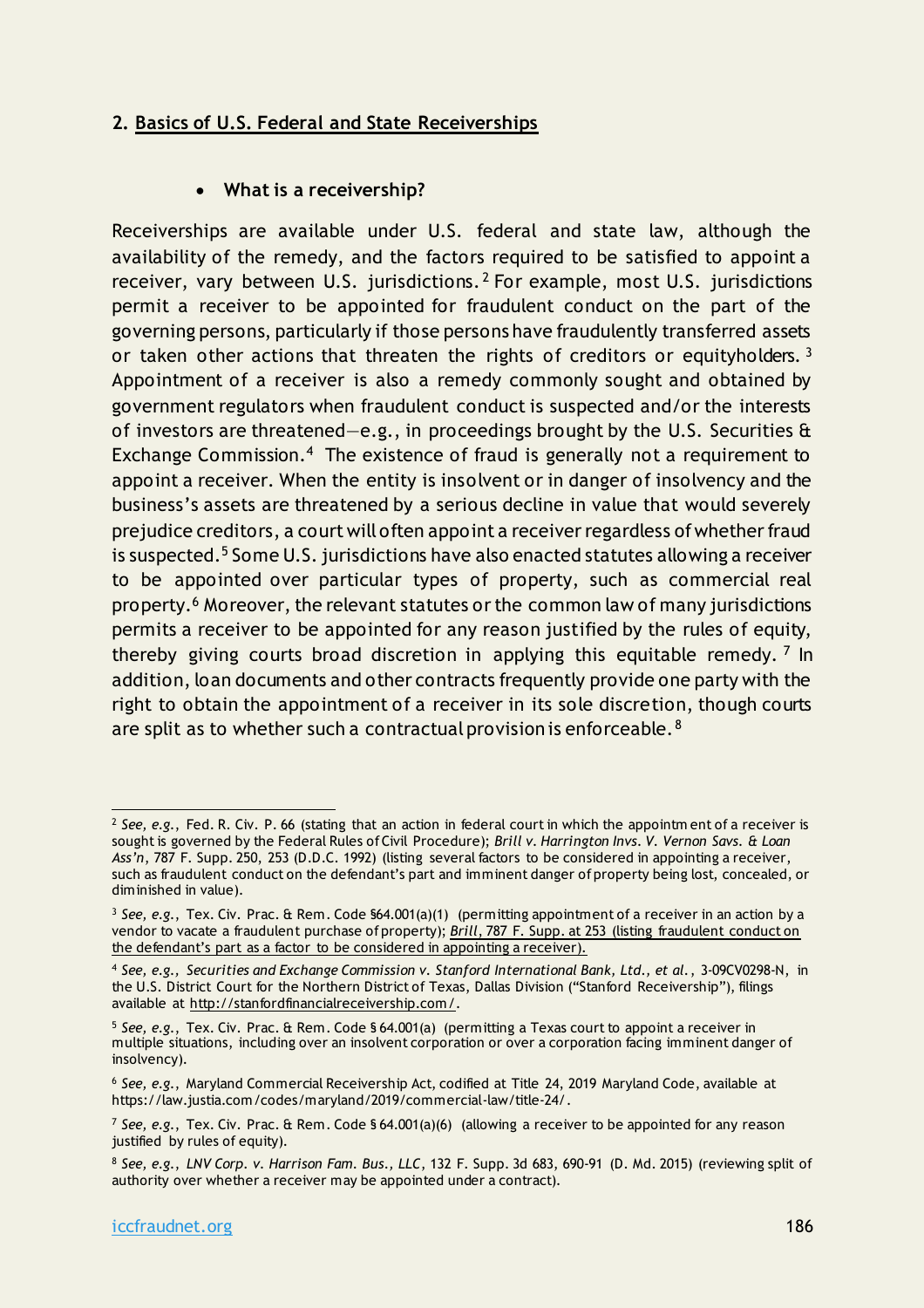The breadth of a receiver's potential powers is perhaps the most significant aspect of this equitable remedy. The receiver's powers are typically outlined in the court's order appointing the receiver, meaning that courts frequently can tailor the scope of the receiver's authority to the circumstances of the case. In general, most courts appointing a receiver tend to grant the receiver extensive powers unless the receiver's powers are circumscribed by statute (e.g., because the receiver is appointed under a statute authorizing the appointment only for a specific purpose, such as foreclosing a lender's lien on real property). This could include the power to sell assets, commence litigation and/or initiate a bankruptcy proceeding, often without additional approval of the appointing court.  $9$  For most purposes, the receiver stands in the shoes of the entity in receivership and may act to protect the interests of any parties with an interest in the entity, such as creditors and shareholders. <sup>10</sup> Under the law of most jurisdictions, the receiver generally has authority to sell property or take other actions with respect to a business that could have been taken by the entity's management, so long as those actions are authorized by the court order appointing a receiver. For example, receivers are regularly authorized to marshal assets, collect rents, pursue claims belonging to the entity, and review and pay creditors' claims. Usually, an order appointing a receivership will prohibit creditors of the receivership estate and other third parties from taking action against the receivership estate outside of the court-sanctioned claims submission process.<sup>11</sup> In doing so, the court effectively streamlines the process of liquidating or rehabilitating the receivership estate and ensures that similarly situated parties are treated fairly. Of course, the order is limited by the court's jurisdiction, and enforcement of the order against third parties may require the intervention of foreign courts.

Typically, the receiver must execute an oath that he/she will perfo rm their duties in good faith and must provide a receivership bond in an amount set by the court as security should the receiver fail to perform his/her duties in good faith. <sup>12</sup> Receivers are deemed fiduciaries in most jurisdictions and must avoid engaging in self-dealing

<sup>9</sup> *See, e.g.*, Tex. Civ. Prac. & Rem. Code §§ 64.031-64.034 (listing receiver's power to bring lawsuits, take possession of property, and take similar actions).

<sup>10</sup> *See, e.g.*, *Reid v. United States*, 148 Fed. Cl. 503, 523 (2020) (receiver "steps into the shoes" of the entity in receivership and owes fiduciary duties to creditors). Although the receiver will act to benefit all stakeholders, most receiverships pay creditors before providing a return to equity, consistent with good corporate practice and U.S. bankruptcy law. In large receiverships with assets having value above the secured creditors' debt, creditors are generally provided with notice of a bar date by which they must submit their claims. Claims that are timely filed and allowed are then paid pro rata from the receivership estate under an established priority scheme. If assets have been fraudulently transferred (such as in a Ponzi scheme) or otherwise need to be recovered, the claims administration process may take years to complete while fraudulent transfer litigation is ongoing.

<sup>11</sup> *See, e.g.*, Amended Receivership Order, *Securities and Exchange Commission v. Stanford International Bank, Ltd., et al.*, 3-09CV0298-N, in the U.S. District Court for the Northern District of Texas, Dallas Division ("Stanford Receivership"), *available at* [Amended\\_Order\\_Appointing\\_Receiver.pdf](http://stanfordfinancialreceivership.com/documents/Amended_Order_Appointing_Receiver.pdf) 

[<sup>\(</sup>stanfordfinancialreceivership.com\)](http://stanfordfinancialreceivership.com/documents/Amended_Order_Appointing_Receiver.pdf) (prohibiting parties from enforcing liens, seizing assets, pursuing claims, and taking other actions against the Stanford International Bank receivership estate). (Accessed October 11, 2021).

<sup>12</sup> *See, e.g.*, Tex. Civ. Prac. & Rem. Code §§ 64.022-64.023.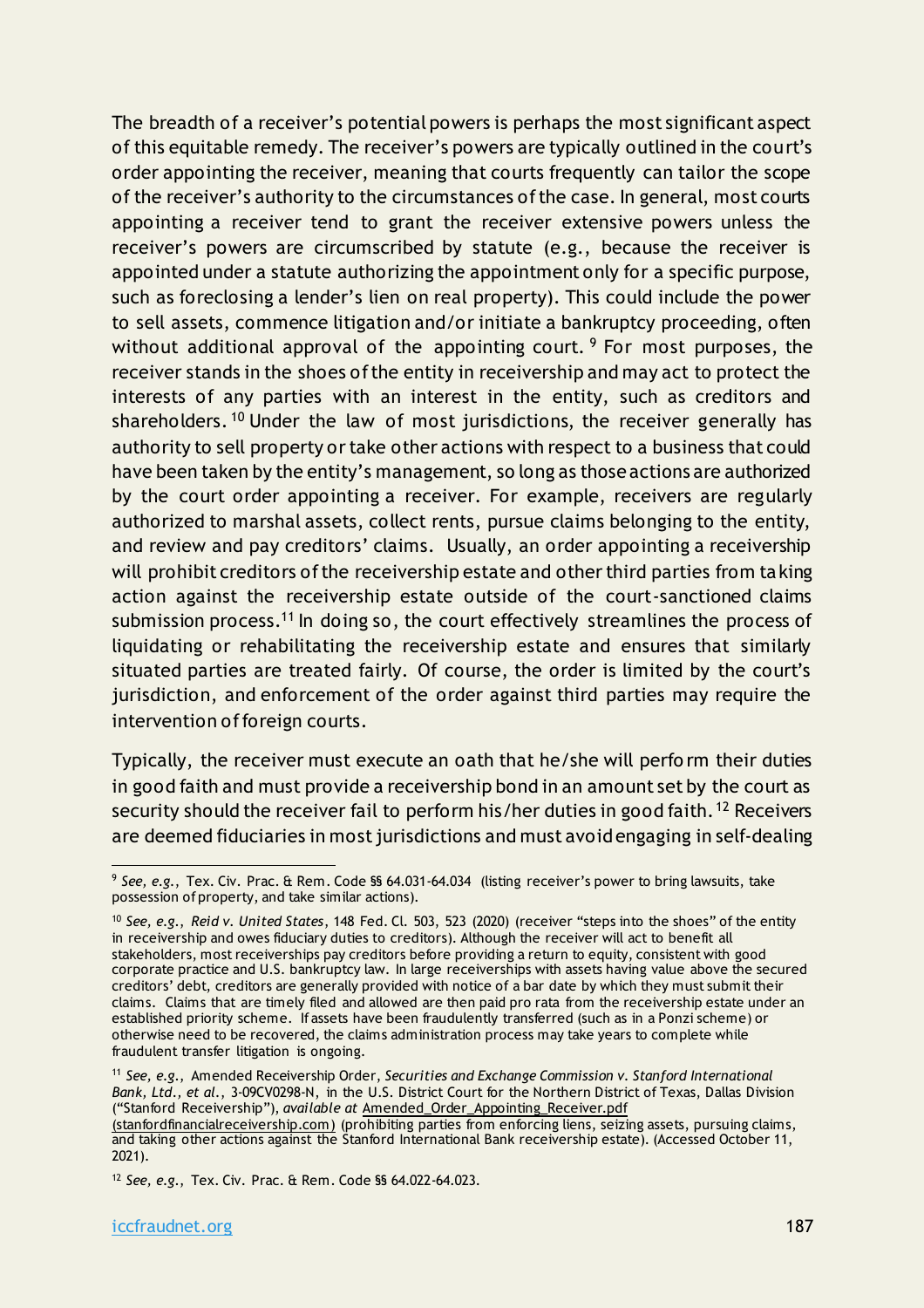or other actions that place the receiver's own interests above those of stakeholders in the receivership estate, such as creditors and equityholders.

Once the receiver has been appointed and has provided the oath and bond, the receiver will usually begin evaluating the financial situation of the receivership estate by reviewing assets and liabilities. If fraud is suspected, the receiver will investigate whether fraudulent transfers or other improper dissipation of assets has occurred. Receivers are often required to provide periodic reports and/or accountings to the court and are almost always required to file a final accounting once the receivership estate has been fully administered (i.e., all claims have been paid or all receivership property has been liquidated). Once the estate has been administered, the court will enter an order discharging the receiver.

#### **3. How Can a Receivership Uncover Fraudulent Conduct?**

A party seeking appointment of a receiver must do so by filing an application with a court of appropriate jurisdiction (or, where allowed, by making a request for receiver in a complaint or other document filed to commence a lawsuit). Given that a receivership is a powerful equitable remedy that effectively displaces the governing persons of an entity, courts do not appoint a receiver lightly. Most of the time, the applicant must show fraudulent conduct or other bad behavior on the part of an entity's management. At a minimum, the applicant must show that the business's assets are in jeopardy of losing substantial value, thereby threatening the interests of creditors and equityholders. If a less drastic equitable remedy is available that can protect the interests of creditors or other stakeholders (e.g., a preliminary injunction, which merely preserves the *status quo* until a dispute can be resolved by trial), courts will usually decline to appoint a receiver. For this reason, receiverships are most commonly used when the interests of multiple parties are threatened (e.g., all creditors of a business), as opposed to in a two -party dispute, where an injunction may be sufficient.

Given that fraudulent conduct is almost always secretive in nature, an applicant who suspects that an entity's governing persons have engaged in fraudulent conduct may face an uphill battle in acquiring sufficient evidence to justify appointment of a receiver. An additional problem is that the applicant may not wish to tip off a fraudster that a court action is coming before it is filed, thereby provide the fraudster with a window to fraudulently transfer, or dissipate assets. This is of particular concern if the fraudster has the ability to easily transfer assets to a foreign jurisdiction, given the additional difficulties and cost inherent in recovering assets abroad. As the most difficult step in pursuing fraudulent conduct or recovering assets is determining what course of action best fits the situation, the resources available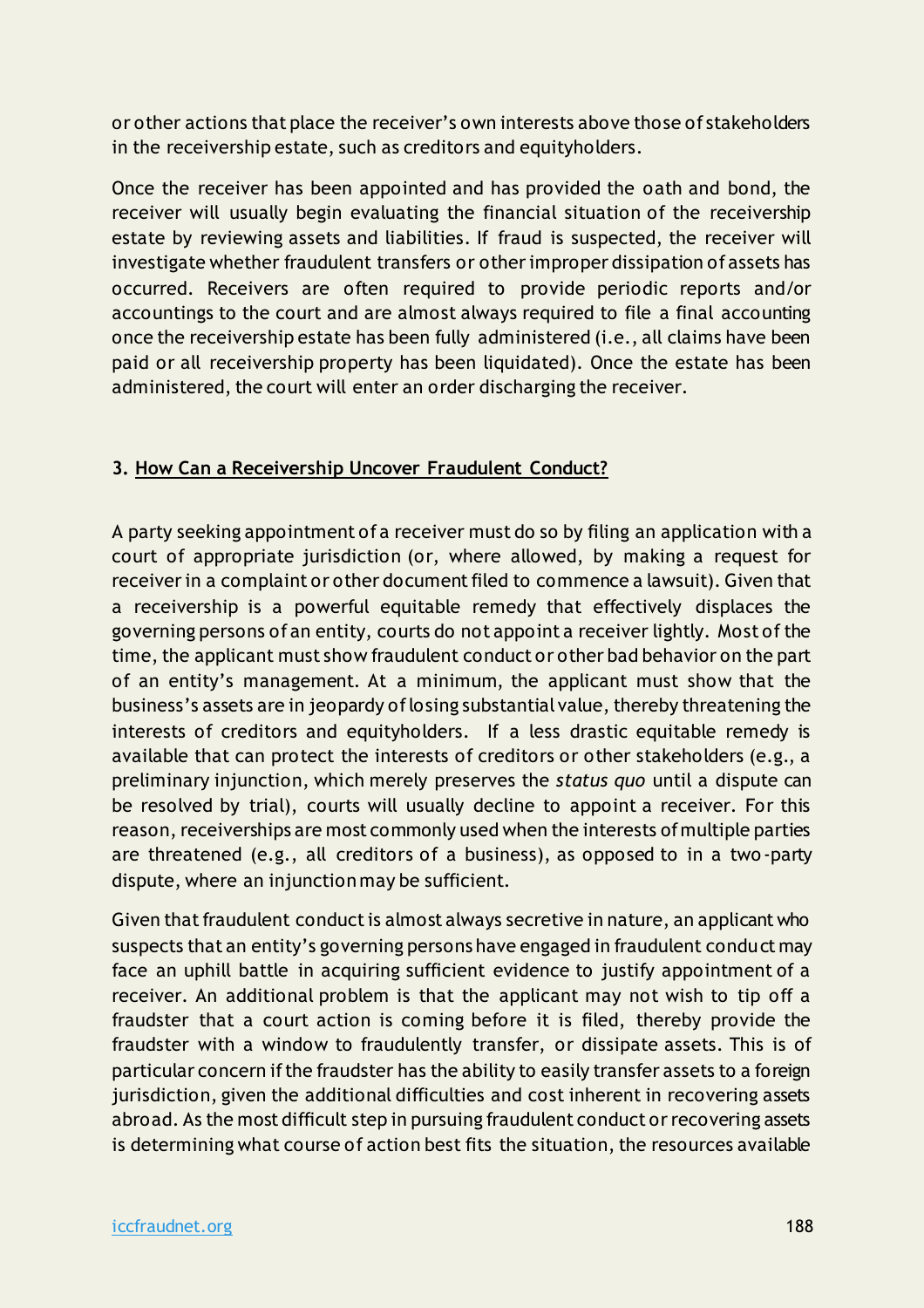on the websites for the U.S. Department of Justice, U.S. Department of State, and other agencies are a good place to start.<sup>13</sup>

To the extent possible, it is best for a potential receivership applicant to conduct as much pre-suit investigation as possible prior to filing suit. This should include public record searches (e.g., prior court filings or lien searches), internet searches using a search engine, and review of social media accounts. In particular, social media searches frequently turn up information that can later be used in a lawsuit to uncover fraudulent conduct. The applicant may wish to consider hiring a private investigator. If the applicant already has access to a significant amount of financial information relating to a business, the applicant should consider hiring a forensic accountant to determine if funds have been fraudulently transferred or other suspicious circumstances are present. Some jurisdictions also permit pre-suit discovery (e.g., a pre-suit deposition under Texas Rule of Civil Procedure 202), although the benefits of formal pre-suit discovery when fraudulent conduct is possible are often outweighed by the risks inherent in tipping off a fraudster that litigation is being evaluated. In short, pre-suit investigation can be difficult, but a party should, at a minimum, conduct Internet searches and review social media postings.

As the U.S. permits liberal discovery once a lawsuit has been filed, uncovering fraudulent conduct becomes much easier once a lawsuit is pending. The problem, of course, is that merely filing a lawsuit does not prevent a fraudster from dissipating assets while it is pending without some kind of additional equitable relief in place, like a preliminary injunction or appointment of a receiver. Obtaining either of these types of equitable relief requires more than mere suspicion that fraudulent conduct has occurred. Frequently, the best course of action for a party that has sufficient evidentiary support to file a lawsuit, but not sufficient evidence to obtain a preliminary injunction or receiver, is to file suit and seek expedited discovery, which may be authorized by the court in most jurisdictions.<sup>14</sup> The lawsuit should be accompanied by a request for appointment of a receiver, which the applicant can amend to add additional factual detail if expedited discovery is authorized. The applicant should also consider seeking issuance of a temporary restraining order—a type of temporary injunction that generally lasts only 14-30 days—to preserve the status quo while expedited discovery is conducted.<sup>15</sup> Once sufficient information is obtained through expedited discovery to justify appointment of a receiver, the applicant can request a hearing date with the court.

<sup>13</sup> *See, e.g.*, U.S. Asset Recovery Tools & Procedures: A Practical Guide for International Cooperation (2017), *available at* <https://2009-2017.state.gov/documents/organization/1900690.pdf> (Accessed October 11, 2021).

<sup>&</sup>lt;sup>14</sup> Under Federal Rule of Civil Procedure 11 and its state law equivalents, a litigant must ensure that allegations in the lawsuit have evidentiary support, or at least are likely to have evidentiary support after a reasonable inquiry.

<sup>&</sup>lt;sup>15</sup> Because of the short lifespan of this type of injunction, courts are more willing to grant a temporary restraining order than a preliminary injunction (which holds the status quo until trial).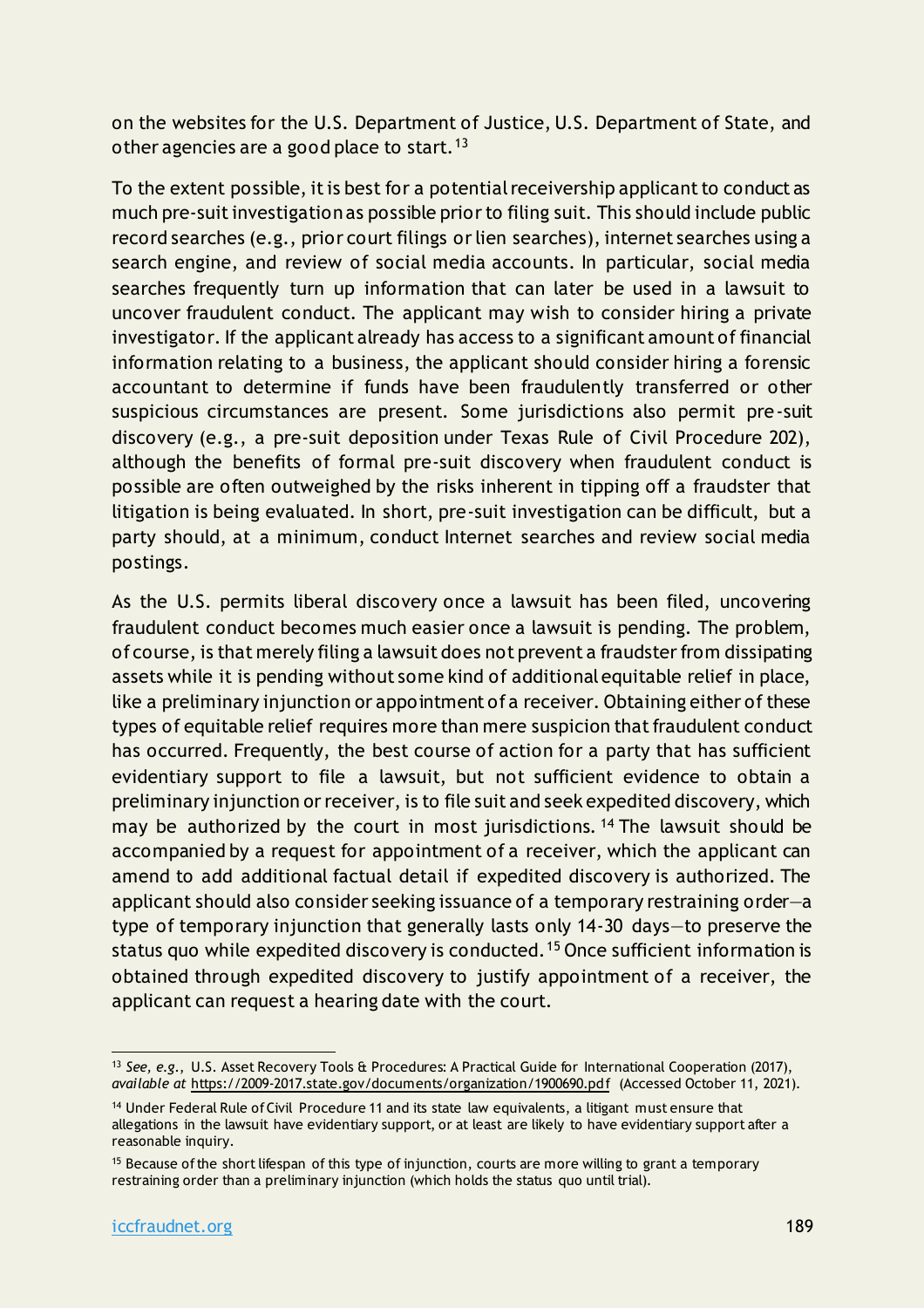Most receivership orders provide a receiver with expansive powers to conduct litigation discovery, obtain documents, and prosecute claims—particularly when fraud is suspected. Therefore, once a receiver has been appointed where fraudulent conduct is suspected, the receiver will usually move quickly to obtain further information. This will generally involve using traditional litigation discovery devices such as requests for production of documents and depositions. If the cost can be justified, a receiver will often employ a forensic accountant to facilitate the review and analysis of financial information.

#### **4. What Causes of Action Are Available to a Receiver Once Fraud is Uncovered?**

Generally, the receivership order will allow the receiver to prosecute any causes of action belonging to the receivership estate (i.e., any causes of action that otherwise belong to the entity placed into receivership). Below is a non-exhaustive list of some commonly pursued causes of action:

• Fraudulent transfer claims: Virtually every U.S. state has a well-developed body of law that allows creditors to recover fraudulent transfers of money and other property from transferees. These laws are typically codified in the Uniform Fraudulent Transfer Act ("UFTA") or the Uniform Voidable Transaction Act ("UVTA", which is effectively a successor statute to UFTA), depending upon which statute has been adopted by a state.<sup>16</sup> Section 548 of the United States Bankruptcy Code also contains provisions similar to the UFTA and UVTA, but requires the commencement or pendency of a bankruptcy proceeding. Fraudulent transfer law allows for recovery of two types of transfers. The first type are transfers made with actual intent to hinder, delay, or defraud a creditor, referred to as actual fraudulent transfers.<sup>17</sup> To determine whether actual intent to hinder, delay, or defraud exists on the part of the transferor, most courts look to a list of so -called "badges of fraud" to see if any are present, though the list is not exclusive.  $18$ The second type of avoidable transfer is a constructively fraudulent transfer. This type of transfer does not require actual intent to hinder, delay, or defraud on the part of the transferor.<sup>19</sup> Instead, the transfer must have been made in exchange for less than reasonably equivalent value and while the transferor was either insolvent, undercapitalized, or not paying its debts as

<sup>16</sup> For example, California has adopted by UVTA, while Texas still uses the UFTA.

<sup>17</sup> *See, e.g.*, Tex Bus. & Com. Code § 24.005(a)(1). Strictly speaking, fraudulent intent on the part of the transferor is not required to bring this claim so long as the transfer was at least intended to hinder or delay a creditor's right to collect from the transferor.

<sup>18</sup> *See, e.g.*, Tex. Bus. & Com. Code § 24.005(b).

<sup>&</sup>lt;sup>19</sup> For this reason, the Uniform Voidable Transaction Act dropped the word "fraudulent" from its title.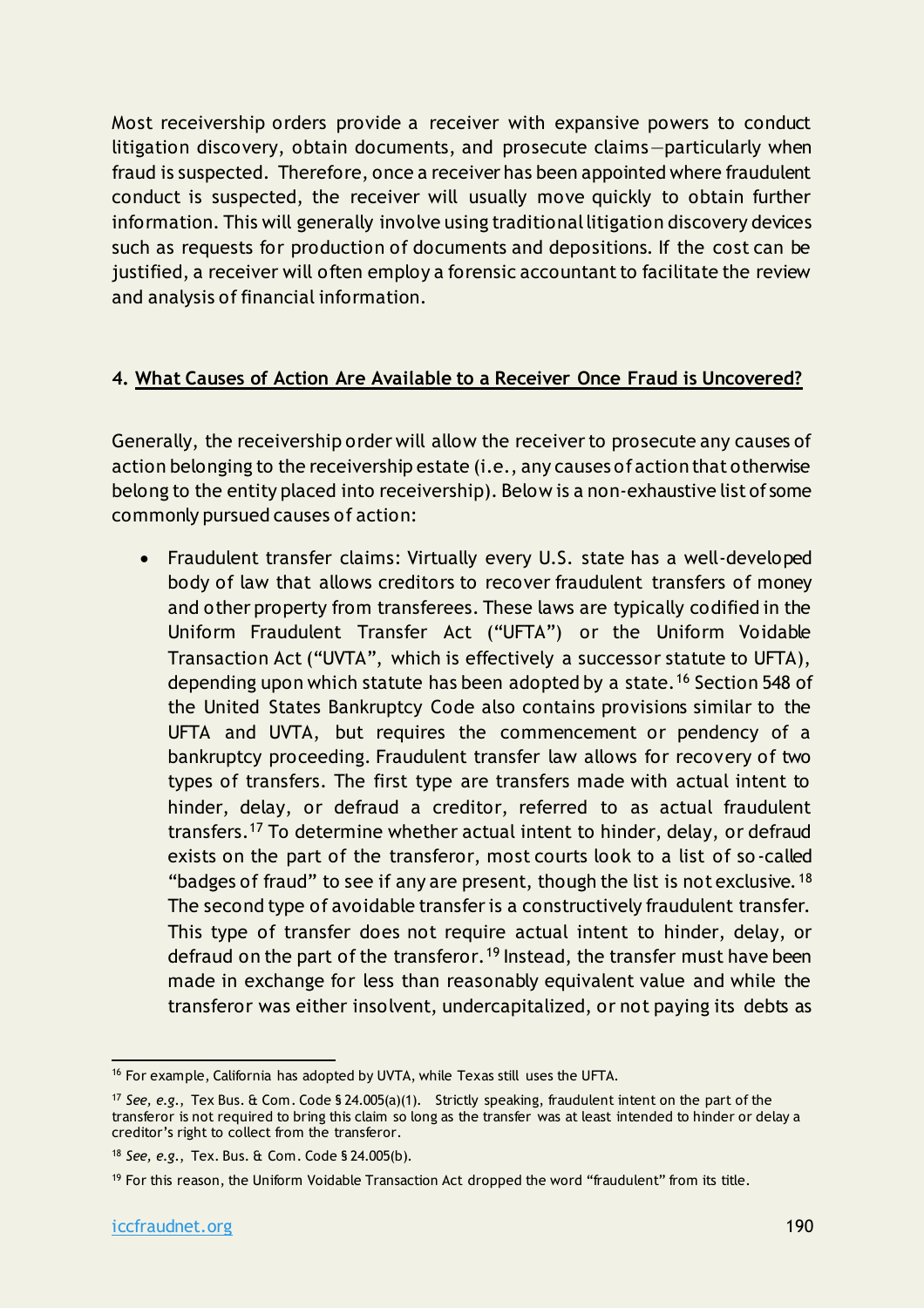they become due. <sup>20</sup> Constructively fraudulent transfer law effectively protects creditors by limiting the extent to which a party with limited assets can transfer those assets for less than reasonably equivalent value. Although fraudulent transfer lawsuits are traditionally brought by creditors, a receiver is typically granted the authority to file such actions to recover assets for the benefit of all creditors of the receivership estate. The lawsuit may be filed against the initial transferee of the transferred property and any subject transferee.<sup>21</sup> In the case of a subsequent transferee, however, a person who took the property in good faith and in exchange for value is immune from a fraudulent transfer suit.<sup>22</sup>

- Breach of fiduciary-duty claims: Frequently, a receivership estate will possess claims for breach of fiduciary duty, most commonly against a corporate entity's current or former officers and directors. Under Delaware law, officers and directors owe duties of care, good faith, and loyalty to the entity.  $23$ Broadly speaking, these duties require governing persons to avoid conflicts of interest and take actions they believe are in the best interests of the entity after becoming reasonably informed about a particular issue. Most U.S. states impose similar fiduciary duties on governing persons, although the extent of those duties and the exceptions to them can vary considerably among jurisdictions. Although many breaches of fiduciary duty do not involve fraud, fraud committed by a governing person with respect to an entity will generally constitute a breach of fiduciary duty. For example, a chief financial officer who falsifies company financials to procure additional investments has likely not only engaged in securities fraud, but also breached their fiduciary duties. A common remedy for breach of fiduciary duty is disgorgement of illgotten gains (e.g., profits) obtained as a result of the breach.
- Restitution/unjust enrichment: A third type of relief frequently sought by receivers is recovery of property or funds obtained unjustly, often referred to as unjust enrichment. Different jurisdictions have various names for causes of action based on unjust enrichment (e.g., quantum meruit or money-hadand-received). <sup>24</sup> Courts sometimes award relief based on restitutionary theories when a party has been unjustly enriched but, for whatever reason, the elements of a cause of action under contract or tort law cannot be

<sup>20</sup> *See, e.g.*, Tex. Bus. & Com. Code §§ 24.005(a)(2), 24.006(a).

<sup>21</sup> *See, e.g.*, Tex. Bus. & Com. Code § 24.009(b).

<sup>22</sup> *Id.*

<sup>23</sup> *See Stone v. Ritter*, 911 A.2d 362, 370 (Del. 2006) (listing fiduciary duties and noting that the duty of good faith is effectively a subsidiary duty of the duty of loyalty). . Traditionally, Delaware law is the most highly developed corporate law in the United States, due to the number of companies incorporated there.

<sup>24</sup> *See, e.g.*, *Hill v. Shamoun & Norman LLP*, 544 S.W.3d 724, 732-33 (Tex. 2018) (discussing elements of quantum meruit claim under Texas law); *Plains Explor. & Prod. Co. v. Torch Energy Advisors Inc.*, 473 S.W.3d 296, 302 n.4 (Tex. 2015) (discussing money-had-and-received claim under Texas law).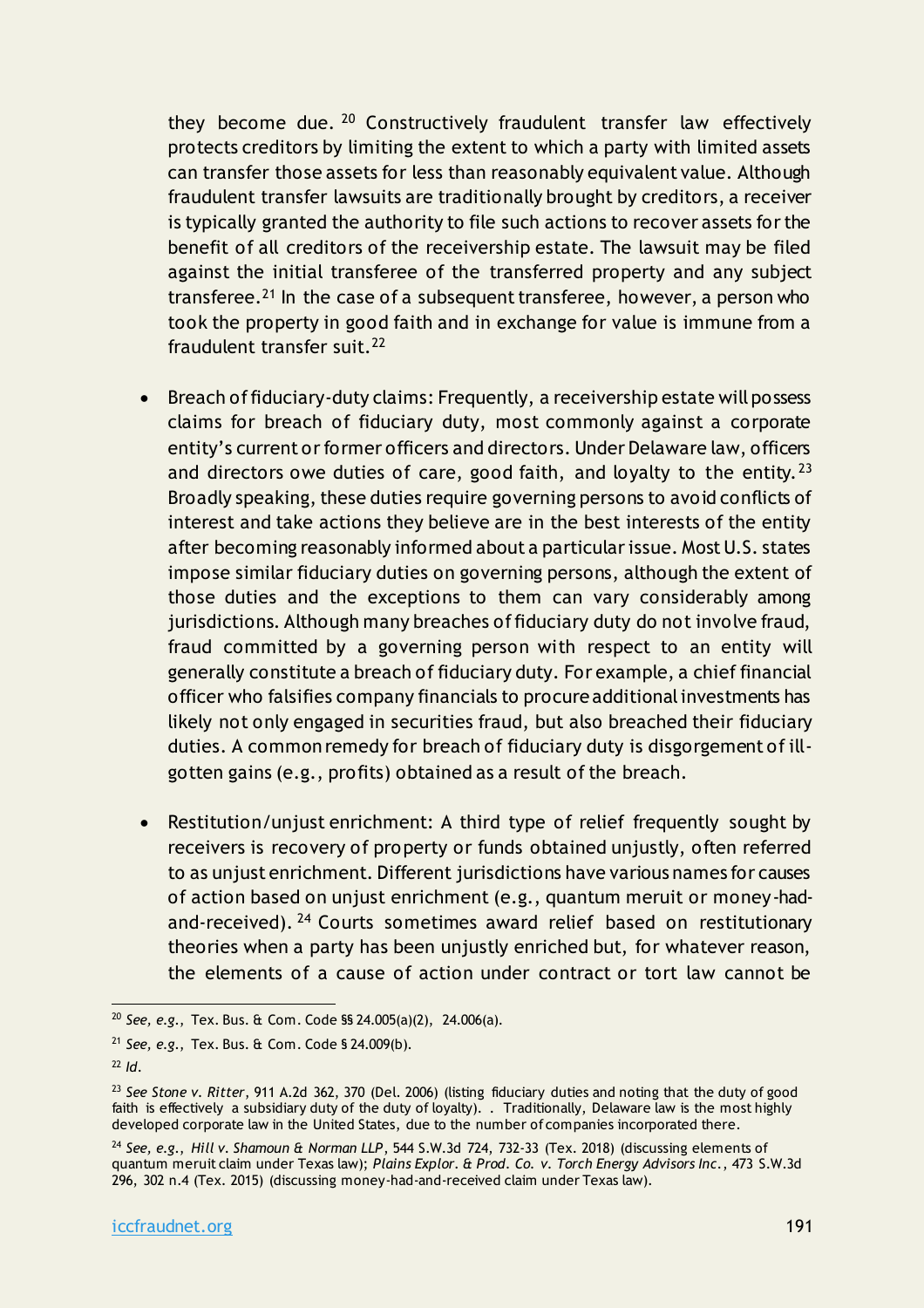established. Therefore, a restitution or unjust enrichment claim is rarely the only claim asserted by a receiver, but is often included in the complaint.

While a receivership offers many advantages to a victim of fraud, it is not perfect and has some disadvantages and drawbacks. First, a state court, unlike a bankruptcy court, may not have significant experience with complex fraud schemes, fraudulent transfer litigation or receiverships. Second, the court selects the receiver (often based on the recommendation of the plaintiff), but the court can decide to appoint someone else. That person may not have the necessary experience or manpower to handle the task. Third, a receivership is not cost free and can be expensive. Typically, receivers are paid from the assets of the estate but if there are no unencumbered assets or assets with equity value above the secured debt, the plaintiff will need to cover the costs, which can be significant. Finally, to frustrate the appointment of a receiver, the fraudster could commence a bankruptcy proceeding, which will stay any action to appoint a receiver and could displace any receiver already appointed. Of course, the filing of a bankruptcy by the fraudster may be a net positive for the impacted creditor for a variety of reasons beyond the scope of this article. These drawbacks and disadvantages, while not exhaustive, must be evaluated in determining whether a receivership is the best option available to an aggrieved creditor.

#### **5. Conclusion**

When faced with a company engaged in fraud or the dissipation of assets, creditors have to be prepared to use any legal mechanisms at their disposal. Receivership is one such mechanism and it provides numerous advantages discussed herein. However, it is not a perfect mechanism and has some drawbacks that must be considered. Nevertheless, the ability to have a court appoint an experienced third party as an officer of the court with broad powers to stop bad acts, preserve threatened or deteriorating assets, investigate the underlying facts and pursue appropriate claims for recovery is an important weapon and one that has proven effective in many situations involving fraud.